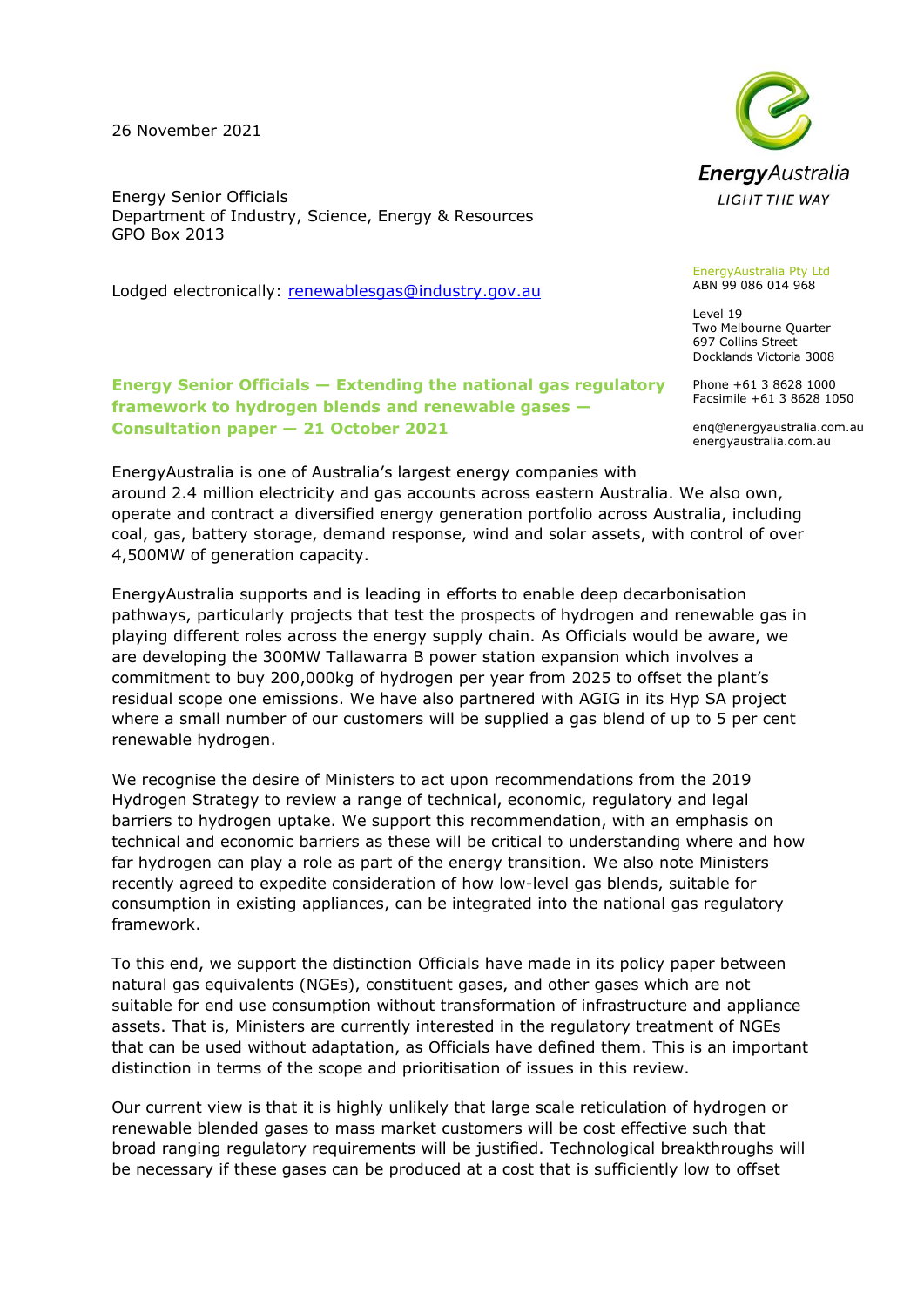end use appliance change-over and network upgrades on a long-term, system-wide basis. This is the reason, for example, Ministers have determined to not pursue hydrogen blends via transmission pipelines, pending resolution of embrittlement issues. With such cost and technical barriers difficult to resolve, substantive decarbonisation should come about via the electrification of residential and small business loads, and some proportion of the commercial load, leaving a significant amount of gas infrastructure unutilised. Policy decisions enabling the trend towards electrification include the banning of new gas connections in the ACT and the Victorian Government's Gas Substitution Roadmap. These and similar events have prompted the AER to release an information paper on dealing with demand risk for regulated gas networks. <sup>1</sup> AEMO's next Integrated System Plan (ISP), to be finalised in June 2022, will for the first time explore long-term energy system scenarios involving hydrogen and sectoral electrification, and the cost impacts of these different scenarios will be subject to ongoing public discussion, with associated policy ramifications.

In such a state of uncertainty, a full review of regulatory frameworks beyond NGEs would be premature. For example, the prospects of requiring economic regulation, market integration and regulatory reporting for 'constituent' gas seem unlikely for the foreseeable future. Under the timelines proposed by Officials, recommended amendments to laws and regulations by the end of 2022 to deal with these issues will be superseded by improved public knowledge arising from gas blend trials, which have only recently commenced, and periodic analyses like the ISP. Having to revisit any recommended amendments, or make future rounds of amendments, will involve wasted resources.

Similarly, future-proofing frameworks to accommodate "other" gases which, by definition, will involve material cost impacts on customers and changes to physical infrastructure, does not appear necessary at present, and will distract from other important reforms being considered in the energy market. This includes the further paper released by Officials on 15 November regarding the Wallumbilla supply hub and capacity trading framework.<sup>2</sup> Officials consulted on a broad range of gas market transparency measures in late 2019, which we consider will make material improvements to market efficiency, however final rule and law amendments are still forthcoming, with the final RIS published in March 2020.<sup>3</sup> Across the wider energy framework, the AEMC has now deferred significant parts of its 2022 work program<sup>4</sup> to focus on key ESB-led reforms and we recommend Officials similarly reconsider the timing and scope of its review for gas blends in light of Ministers' priorities for the energy market.

To be clear, we consider the barriers to hydrogen and renewable gas should be explored and removed where appropriate, however technical and economic issues, not legal barriers, are most critical. Issues associated with safety and cost, as well as social licence, will be best explored through trials of low-level gas blends. To the extent there are legal and regulatory barriers to conducting and sharing knowledge from such trials, these should be addressed by Officials as a priority. It may also be the case that existing 'sandboxing' arrangements are insufficiently flexible to accommodate more or other

<sup>1</sup> <https://www.aer.gov.au/news-release/aer-tackles-gas-pipeline-regulation-in-an-uncertain-future>

<sup>2</sup> <https://www.energy.gov.au/news-media/news/wallumbilla-gas-supply-hub-and-pipeline-capacity-trading-framework-consultation> <sup>3</sup> [https://www.energy.gov.au/government-priorities/energy-ministers/energy-ministers-publications/measures-improve-transparency](https://www.energy.gov.au/government-priorities/energy-ministers/energy-ministers-publications/measures-improve-transparency-gas-market-decision)[gas-market-decision](https://www.energy.gov.au/government-priorities/energy-ministers/energy-ministers-publications/measures-improve-transparency-gas-market-decision)

<sup>4</sup> <https://www.aemc.gov.au/news-centre/media-releases/new-sequence-deliver-priority-work>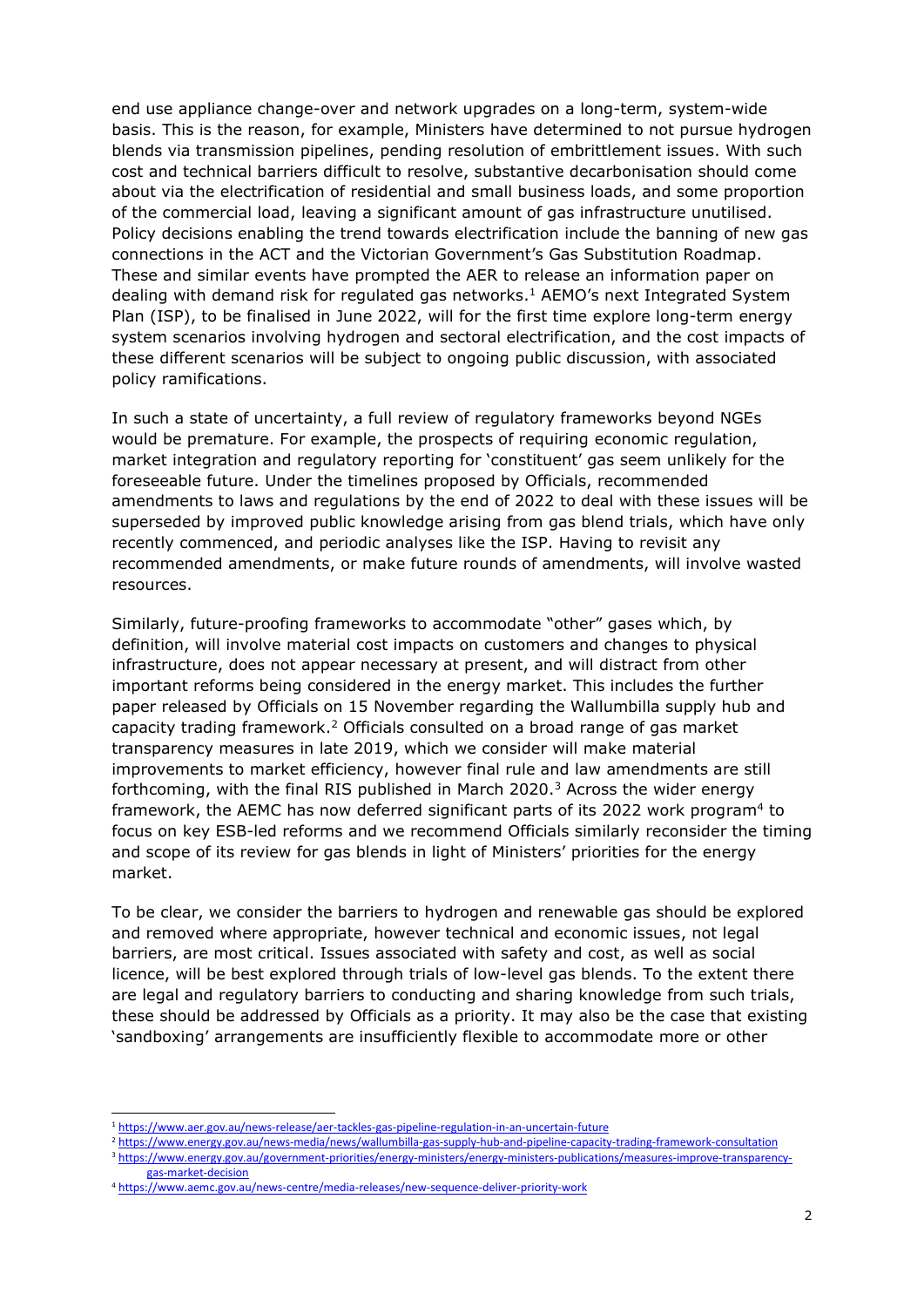types of trials and again we support this being investigated with stakeholders on a caseby-case basis.

We also encourage Officials to explore the issues raised in the AER's recent information paper, including whether it is able to approve expenditures on gas blends, including research and development activities, where this is not least cost or where benefits are highly uncertain. The AER also poses fundamental questions around the allocation of infrastructure stranding risk arising from decarbonisation policies, which must be addressed by governments, and as a priority, in order to provide certainty for customers and gas infrastructure providers.

In line with the above comments, our feedback on the main sections of the Officials' consultation paper are as follows:

- **General approach to reviewing Laws and regulations —** the starting presumption is that NGEs, involving low level blends, can be accommodated within existing infrastructure without material physical impacts or cost, and that associated infrastructure would be used for the same purposes and have similar characteristics as for natural gas currently. On this basis it would be a low-risk and logical approach for Officials to consider "extending" existing legal provisions to accommodate NGEs. Priority areas for review include those mentioned in the paper:
	- $\circ$  ensuring trials of low-level gas blends, initiated by private entities, are able to continue in order to inform the technical and economic feasibility of larger scale operations
	- o roles and powers around gas specification and liability
	- $\circ$  ensuring frameworks enable transparency of costs associated with NGE production and blending facilities, which might include associated government contributions, and other means for consumers to have visibility and potentially consent to paying for such activities.
- **Constituent gases —** the same logic for extending provisions to accommodate NGE might apply to constituent gases, for example, the need for third party access to new types of natural monopoly infrastructure as identified in the paper. However, we do not consider this should be within scope or a priority for this review. Dedicated infrastructure for hydrogen and renewable gases will only come about via significant government funding or direct public ownership for the foreseeable future. As such, we question whether things like lack of access to markets, which involve resource allocation via price signals and private contracting, are a credible barrier to such facilities being constructed and utilised. Without significant market demand for NGE and constituent gases, there will be minimal public benefits in imposing mandatory reporting of data to the market and regulators, or in enabling third party access to infrastructure.

While not necessarily a result of the enabling legislative changes, we would be concerned if regulated gas network businesses were to attempt to recoup costs of constituent gas pipelines and production facilities by seeking to have them subject to economic regulation. For similar reasons (and also applicable in the case of NGE activities) appropriate ring-fencing should be imposed to avoid